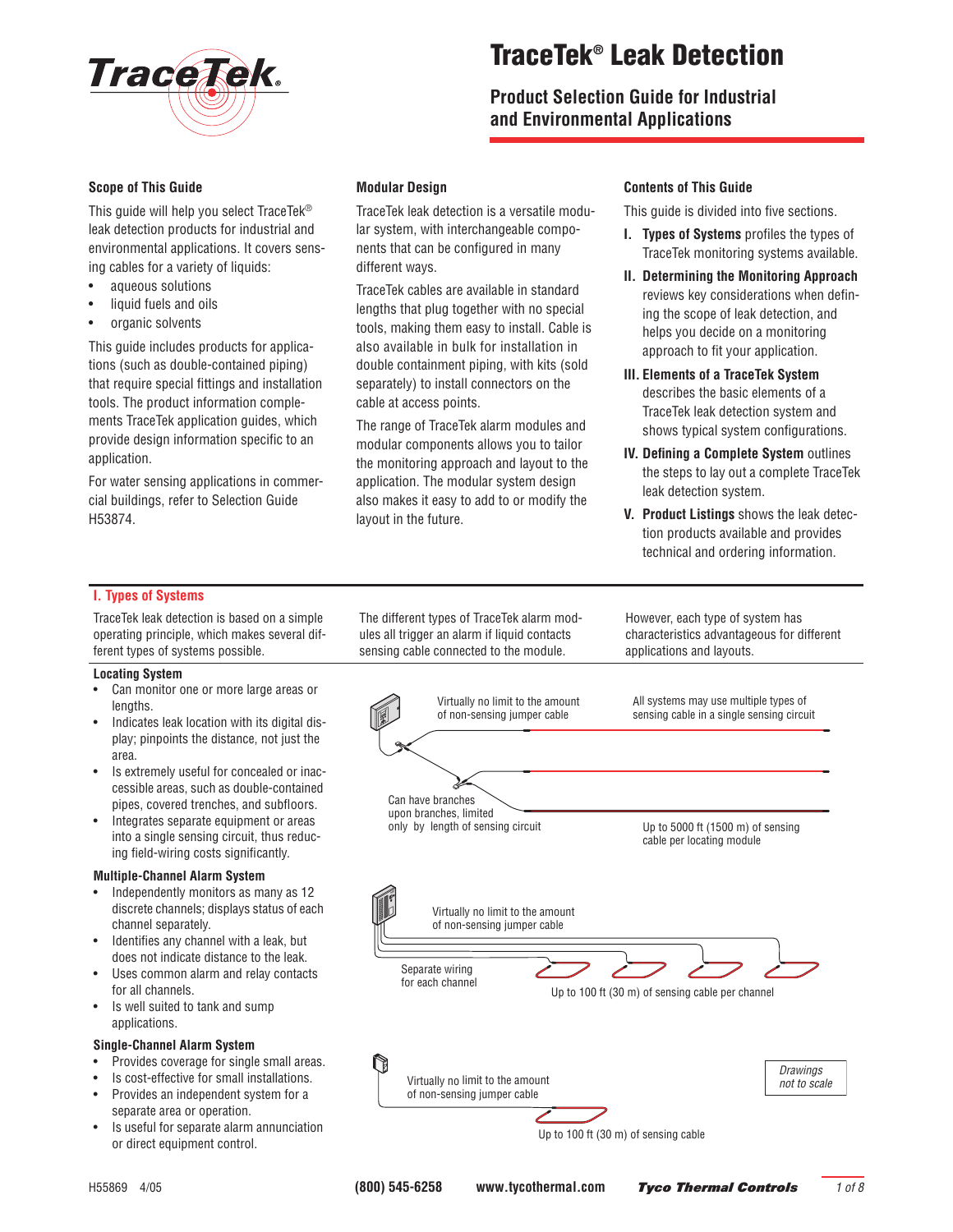#### **II. Determining the Monitoring Approach**

Determining the monitoring approach for leak detection means making three key choices about scope:

- Areas or operations to have separate alarm and/or control
- Types of systems (see Table 1 for details on the different types of TraceTek alarm modules).
- Extent of leak detection coverage

When deciding, consider these important aspects of your application: the geometry, the response required to an alarm, the liquids to be detected, and the risks involved.

#### **Geometry/Layout**

Application geometry is key in determining the type of alarm module and number of units to use. Aspects of the application layout to consider include size (length or area), separation (the number of separate pipes or areas), and accessibility.

#### **Response**

When a leak occurs, consider how your organization must respond. If different groups are responsible for different equipment, systems, or areas, use separate TraceTek alarm modules to make ownership clear.

If you plan to use a TraceTek alarm module for direct equipment control (for example, to close a valve when a leak is detected), select a module with relay logic that will provide the desired operation, and use separate modules to control separate equipment.

#### **Liquids to Detect**

Different types of TraceTek sensing cables are available to detect different types of liquids, as summarized in Table 2. To select a sensing cable to detect a liquid not mentioned in Table 2 or the product data sheets, call Tyco Thermal Controls for assistance. The sensing cables listed are compatible with all of the alarm modules, and multiple types of cables may be used in a single sensing circuit.

#### **Risks**

When deciding on the leak detection coverage for your application, take into account the potential impact of a leak or spill, which could include injury, damage, cleanup costs, downtime, and liability. Also consider the likelihood of leaks or spills, which depends heavily on application specifics, such as the degree of exposure and the nature of the operations (the materials handled, level of activity, maintenance practices).

#### **Hazardous Locations**

If handling flammables, select TraceTek alarm modules and a system layout that will meet the approval requirements for your hazardous locations.

| Table 1. TraceTek Alarm Modules-Summary of Features |                    |                                                                       |             |                                   |                                       |                            |
|-----------------------------------------------------|--------------------|-----------------------------------------------------------------------|-------------|-----------------------------------|---------------------------------------|----------------------------|
| <b>Type of System</b>                               | <b>Locating</b>    | O                                                                     |             | <b>Multiple-</b><br>channel alarm | Single-<br>channel alarm              |                            |
| <b>TraceTek Alarm Module</b>                        | <b>TTDM</b>        |                                                                       |             | <b>TTG</b>                        | TTA-1                                 | TTC-1                      |
| Leak detection coverage                             |                    |                                                                       |             |                                   |                                       |                            |
| Areas                                               |                    | Number of branches/areas limited<br>only by length of sensing circuit |             | 4 with TTG-4<br>12 with TTG-12    |                                       |                            |
| Max. sensing cable length                           | 5000 ft (1500 m)   |                                                                       |             | 100 ft (30 m) per channel         | 100 ft $(30 \text{ m})$               | 100 ft (30 m)              |
| Alarm relays                                        |                    |                                                                       |             |                                   |                                       |                            |
| Type of Form C relay                                | <b>DPDT</b>        | <b>DPDT</b>                                                           | <b>DPDT</b> | 4PDT                              | 4PDT                                  | <b>DPDT</b><br><b>SPDT</b> |
| Triggered by                                        | Leak               | Serv. reg'd.                                                          | Fault       | Leak or fault on any channel      | Leak or fault                         | Trouble<br>Leak            |
| Communication with host<br>systems                  |                    | Relays, 4-20 mA analog, and<br>RS-232 or RS-485, Modbus               |             | Relay                             | Relay                                 | Relays                     |
| Enclosure rating                                    | NEMA <sub>12</sub> |                                                                       |             | NEMA <sub>13</sub>                | NEMA <sub>1</sub>                     | NEMA <sub>1</sub>          |
| Hazardous location usage*                           |                    |                                                                       |             |                                   |                                       |                            |
| <b>Module location</b>                              | Ordinary areas     |                                                                       |             | Ordinary areas or CID2            | Ordinary areas<br>or CID <sub>2</sub> | Ordinary<br>areas          |
| Sensing cable location                              | safety barrier     | Ordinary areas or CID2<br>CID1 if protected by approved zener         |             | Ordinary areas, CID2, or CID1     | Ordinary areas,<br>CID2, or CID1      | Ordinary<br>areas          |

*\* See data sheets for details on approvals. CID1 stands for Class I, Division 1; CID2 stands for Class I, Division 2 hazardous locations.* **Note:** For additional information, see page 5 of this guide or refer to the applicable product data sheets for complete detail.

| <b>Table 2. TraceTek Sensing Cables</b> |                                                                                                                     |                             |  |  |
|-----------------------------------------|---------------------------------------------------------------------------------------------------------------------|-----------------------------|--|--|
| Sensing cable                           | Liquids detected                                                                                                    | Liquids ignored             |  |  |
| TT3000                                  | Aqueous solutions and other conductive liquids                                                                      | Fuels and oils              |  |  |
| <b>TT5000</b>                           | Fuels and oils: gasoline, diesel fuel, jet fuel, heating oil,<br>motor oil, hydraulic fluid, and other hydrocarbons | Water and aqueous solutions |  |  |
| TT5001                                  | Organic solvents: acetone, MEK, NMP, TCA, TCE                                                                       | Water and aqueous solutions |  |  |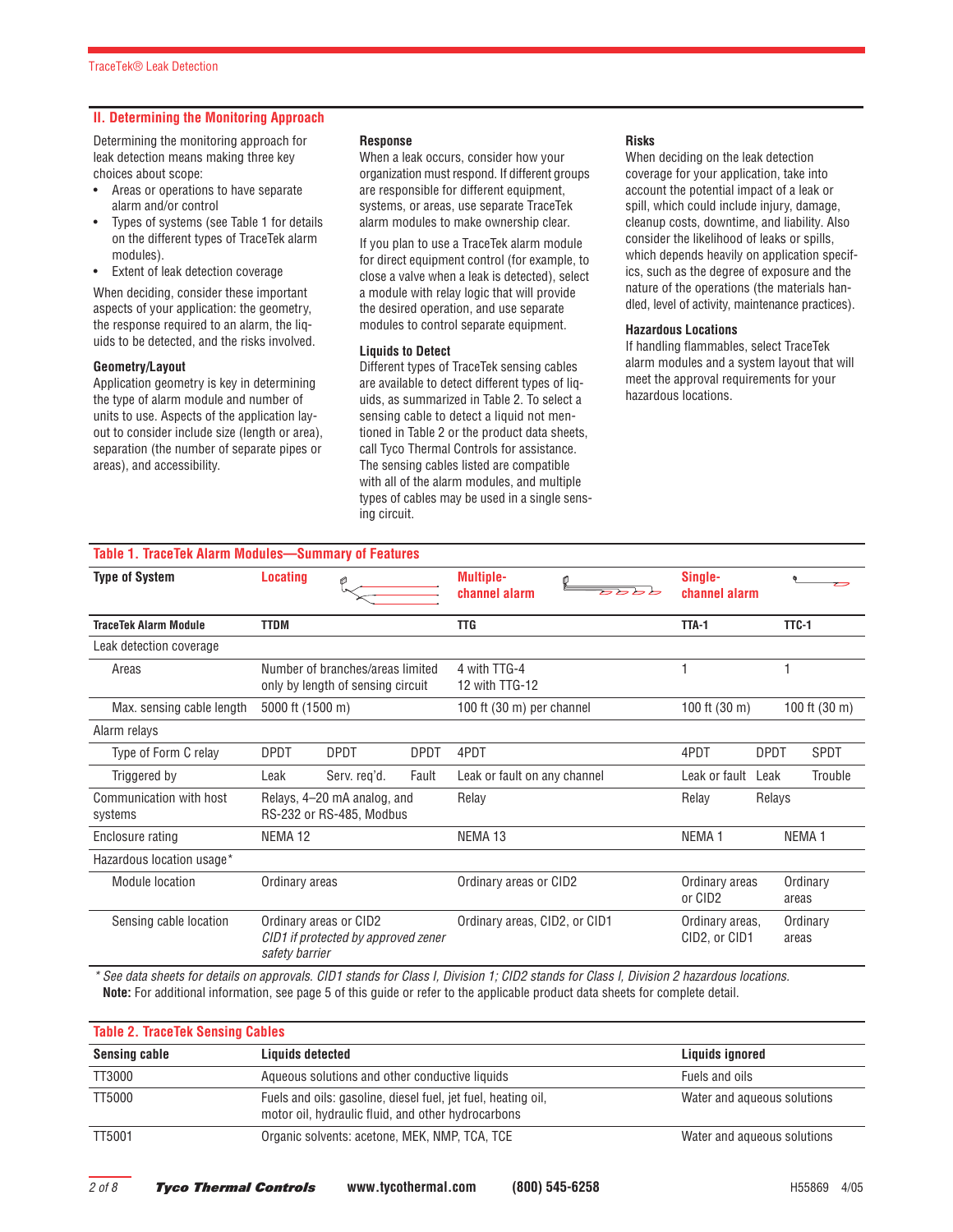#### TraceTek® Leak Detection

**Notes:** These sensing cables are compatible with any of the TraceTek alarm modules. Multiple types of cables may be used in a single sensing circuit.

#### **III. Elements of a TraceTek System**

#### **A Basic System**

Every TraceTek leak detection system has these basic parts:

- An alarm module
- Leader and/or jumper cables (nonsensing cable between module and areas monitored)
- Sensing cable
- End termination
- Accessories such as tags, hold-down clips, and installation tools

#### **A Locating System**

A TraceTek locating system often includes additional circuit components:

- Branching connectors
- Weighted lengths

These components make it possible for a locating system to monitor one or more large areas or lengths.

A locating system has one more essential element:

• A graphic map



#### **IV. Defining a Complete System**

To define a complete TraceTek system, follow the steps below.

#### **1. Type of module and sensing cable**

Determine the type of module and sensing cable(s) as explained in Section II.



# **2. Location of module**

Decide where the module will be located. Consider:

- Alarm annunciation
- Personnel access
- Proximity to the area monitored
- Environment suitable for the module
- Supply of power
- Connections to host systems



#### **3. Sensing cable layout**

Define the sensing cable layout to provide the desired coverage.



#### **4. Jumper cable arrangement**

Determine the means to make connections between sensing cable and alarm module (see Figure 1 on the next page for three possible arrangements).

#### **5. Circuit components**

Select circuit components as required by the layout (see Figures 2 and 3). These may include:

- Branching connectors
- Feedthrough fittings
- Jumper cables
- Weighted lengths
- Tank kit

#### **6. Accessories**

Select the necessary accessories (hold-down clips, tags).



#### **7. Connector kits**

For double-contained piping and other applications requiring the use of bulk cable, select connector kits for the cables used (see Figure 4).

#### **8. Tools**

Select tools for installation and testing. Tools are required for installation of connector kits and for installation in double-contained piping (see Figures 5 and 6).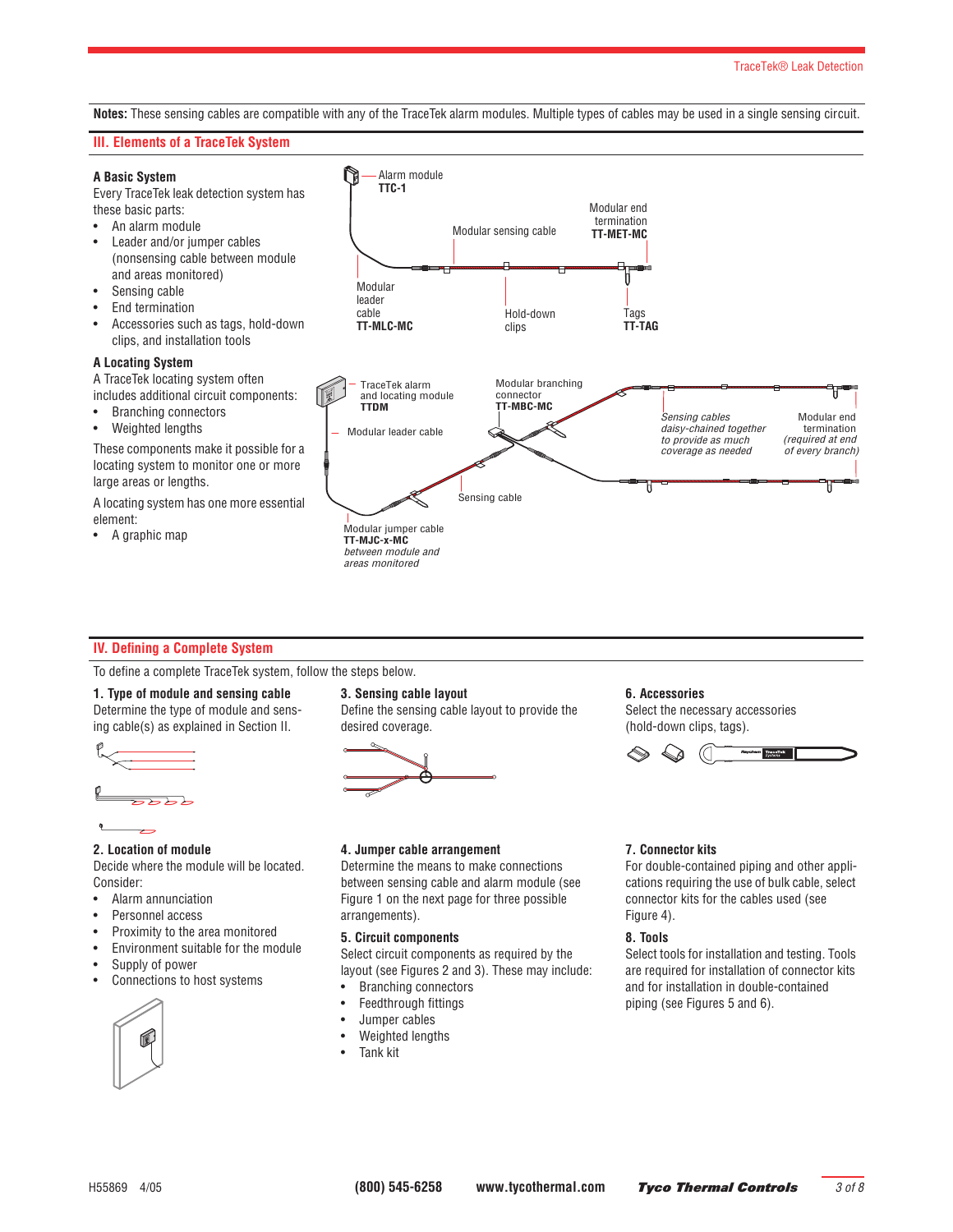#### TraceTek® Leak Detection

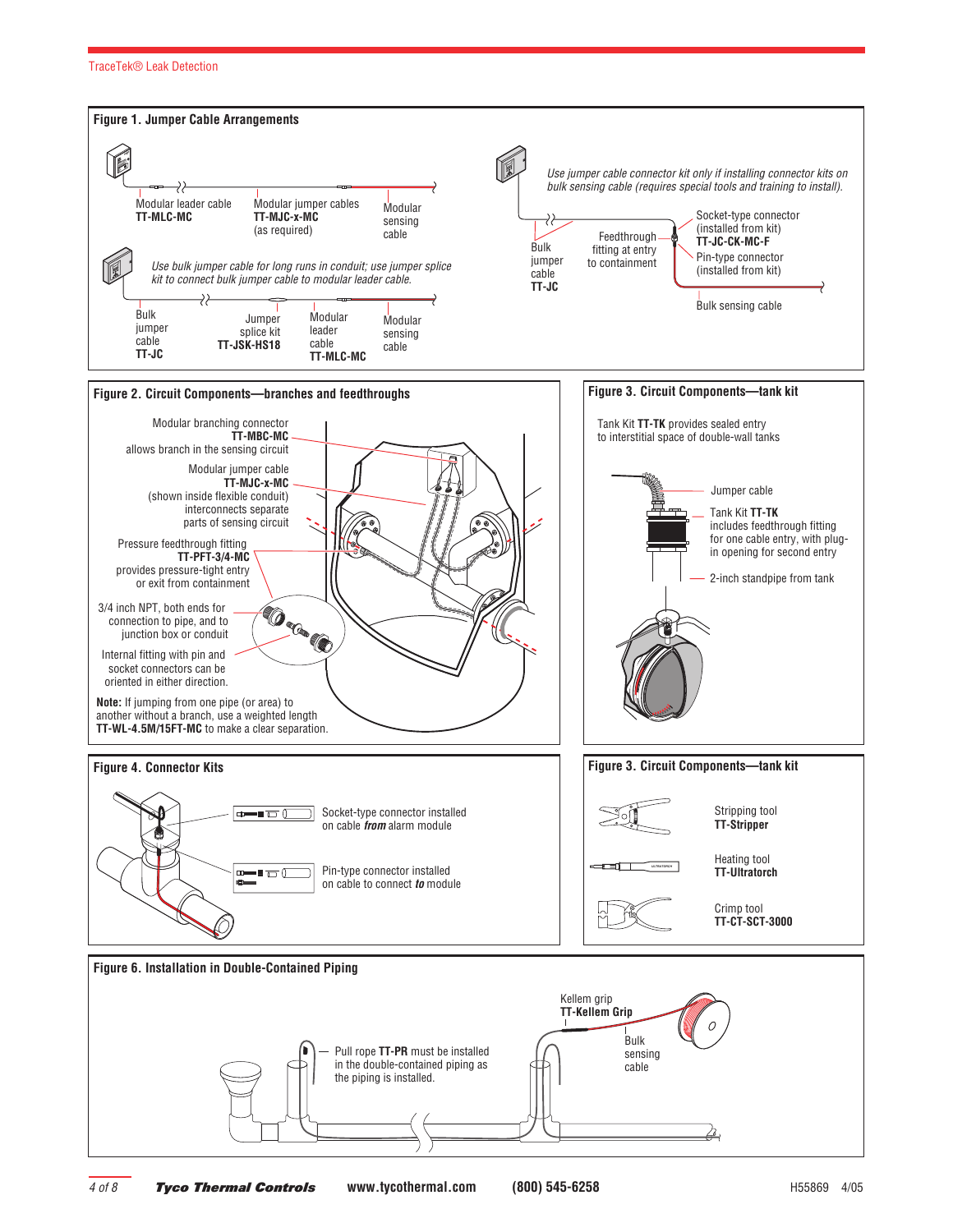| <b>V. TraceTek Products for Industrial and Environmental Applications</b>                                                      |                                                                                                                          |                                                                                                                                                                                |                                                                                                                                                                                                                                                                                                       |
|--------------------------------------------------------------------------------------------------------------------------------|--------------------------------------------------------------------------------------------------------------------------|--------------------------------------------------------------------------------------------------------------------------------------------------------------------------------|-------------------------------------------------------------------------------------------------------------------------------------------------------------------------------------------------------------------------------------------------------------------------------------------------------|
| <b>Product</b>                                                                                                                 | <b>Catalog No.</b>                                                                                                       | <b>Selection</b>                                                                                                                                                               | <b>Description</b>                                                                                                                                                                                                                                                                                    |
| <b>Alarm Modules</b>                                                                                                           |                                                                                                                          |                                                                                                                                                                                |                                                                                                                                                                                                                                                                                                       |
| <b>TTDM</b> alarm and locating<br>module<br>$\mathbb{D}$ . $\mathbb{D}$<br><b>EM</b><br>APPROVED<br><u>TUV</u> <sub>G</sub> S) | TTDM-1<br>TTDM-2<br>TTDM-24                                                                                              | 115 Vac supply<br>230 Vac supply<br>24 V supply<br>For details on approvals,                                                                                                   | Alarm and locating module; indicates liquid location with digital<br>display. Monitors up to 5000 ft (1500 m) of sensing cable. Metal<br>enclosure, NEMA 12. Data logging.<br>Outputs: Audible alarm, 4 LEDs, backlit LCD<br>3 DPDT Form C relays (leak, service, and fault)<br>4-20 mA analog output |
| $\epsilon$                                                                                                                     |                                                                                                                          | see data sheet.                                                                                                                                                                | Serial port configurable for RS-232 or RS-485                                                                                                                                                                                                                                                         |
| <b>TTG alarm module</b><br>⊕<br>SSSSSSSS<br>$\epsilon$                                                                         | TTG-4<br><b>TTG-12</b>                                                                                                   | with 4 channels<br>with 12 channels<br>(115 or 240 Vac supply for<br>both models)                                                                                              | Nonlocating multiple-channel alarm module. Monitors up to<br>100 ft (30 m) of sensing cable per channel. Metal enclosure,<br>NEMA 13.<br>Outputs: Audible alarm, 3 LEDs per channel<br>4PDT Form C relay (leak or fault in any channel)                                                               |
|                                                                                                                                |                                                                                                                          |                                                                                                                                                                                |                                                                                                                                                                                                                                                                                                       |
| <b>TTA alarm module</b>                                                                                                        | TTA-1                                                                                                                    | 115 or 240 Vac supply                                                                                                                                                          | Nonlocating single-channel alarm module. Monitors up to 100 ft<br>(30 m) of sensing cable. Metal enclosure, NEMA 1.                                                                                                                                                                                   |
| $\circledast$<br>®<br>$\tilde{\epsilon}$                                                                                       |                                                                                                                          |                                                                                                                                                                                | Outputs: Audible alarm, 3 LEDs<br>4PDT Form C relay (leak or fault)                                                                                                                                                                                                                                   |
| <b>TTC alarm module</b><br>$\circledast$                                                                                       | TTC-1                                                                                                                    | 24 V supply                                                                                                                                                                    | Nonlocating single-channel alarm module. Monitors up to 100 ft<br>(30 m) of sensing cable. Plastic enclosure, NEMA 1.                                                                                                                                                                                 |
| $\bar{\mathbb{G}}$<br>$\epsilon$                                                                                               |                                                                                                                          |                                                                                                                                                                                | Outputs: 3 LEDs<br>DPDT Form C relay (leak)<br>SPDT Form C relay (fault)                                                                                                                                                                                                                              |
| Ů                                                                                                                              | <b>TT-DRC</b>                                                                                                            | Din rail clip                                                                                                                                                                  | Mounting clip for attachment to DIN rail in electrical panel.                                                                                                                                                                                                                                         |
| <b>External or remote alarm</b>                                                                                                | <b>TTE-XAL</b>                                                                                                           | External audible alarm                                                                                                                                                         | 95 dB alarm triggered by relay closure; requires 24 V supply.                                                                                                                                                                                                                                         |
| $C \in$                                                                                                                        |                                                                                                                          |                                                                                                                                                                                |                                                                                                                                                                                                                                                                                                       |
| <b>Jumper Cables</b>                                                                                                           |                                                                                                                          |                                                                                                                                                                                |                                                                                                                                                                                                                                                                                                       |
| <b>Modular leader cable</b>                                                                                                    | <b>TT-MLC-MC</b>                                                                                                         | Modular leader cable<br>(with metal connector)<br>Length: 12 ft (3.5 m)                                                                                                        | Cable with one end prepared for connection to terminals<br>in module (or for splicing to bulk jumper cable), and with<br>socket-type metal connector at other end. Includes connector<br>oversleeve.                                                                                                  |
| Modular jumper cable                                                                                                           | TT-MJC-x-MC<br>TT-MJC-1M/3FT-MC<br>TT-MJC-3M/10FT-MC<br>TT-MJC-7.5M/25FT-MC<br>TT-MJC-15M/50FT-MC<br>TT-MJC-30M/100FT-MC | Modular jumper cable<br>3 <sub>ft</sub><br>1 <sub>m</sub><br>3 <sub>m</sub><br>10 <sub>ft</sub><br>$25$ ft<br>7.5 <sub>m</sub><br>50 ft<br>15 <sub>m</sub><br>30 m<br>$100$ ft | Jumper cable in modular lengths with pin-type metal<br>connector at one end, socket-type metal connector at other end.<br>Includes connector oversleeve (heat-shrinkable tube) to protect<br>connector after installation.                                                                            |
| <b>Bulk jumper cable</b>                                                                                                       | TT-JC-76M/250FT<br>TT-JC                                                                                                 | 250 ft reel<br>Reel: 1000 ft min.<br>2000 ft max.                                                                                                                              | Jumper cable in bulk on reel. Cable has four color-coded<br>18 AWG conductors. Connectors not included.                                                                                                                                                                                               |
| Jumper splice kit                                                                                                              | TT-JSK-HS18                                                                                                              | Jumper splice kit                                                                                                                                                              | Splice kit for jumper cable; contains parts for 5 splices. Includes<br>20 crimps and 5 heat-shrinkable tubes. For use with 18 AWG<br>jumper wire.                                                                                                                                                     |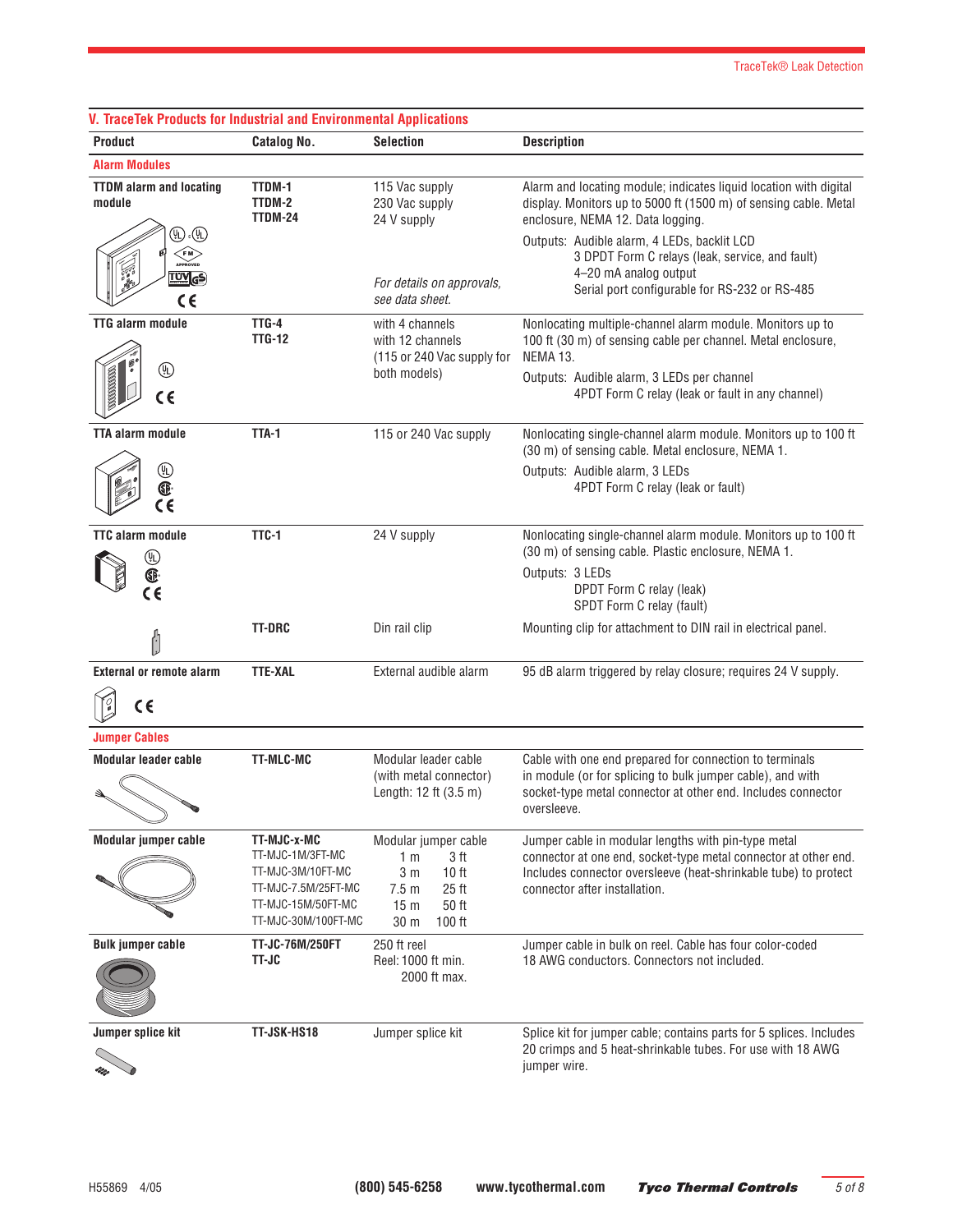# **V. TraceTek Products for Industrial and Environmental Applications (Continued)**

| <b>Product</b>                               | <b>Catalog No.</b>                                                                                                                                                             | <b>Selection</b>                                                                                                                                                                                                                                             | <b>Description</b>                                                                                                                                                                                                                                             |
|----------------------------------------------|--------------------------------------------------------------------------------------------------------------------------------------------------------------------------------|--------------------------------------------------------------------------------------------------------------------------------------------------------------------------------------------------------------------------------------------------------------|----------------------------------------------------------------------------------------------------------------------------------------------------------------------------------------------------------------------------------------------------------------|
| <b>Sensing Cables</b>                        |                                                                                                                                                                                |                                                                                                                                                                                                                                                              |                                                                                                                                                                                                                                                                |
|                                              |                                                                                                                                                                                | For conductive liquids                                                                                                                                                                                                                                       |                                                                                                                                                                                                                                                                |
| <b>TT3000 modular sensing</b><br>cable       | TT3000-x-MC<br>TT3000-0.3M/1FT-MC<br>TT3000-1.5M/5FT-MC<br>TT3000-3M/10FT-MC<br>TT3000-4.5M/15FT-MC<br>TT3000-7.5M/25FT-MC<br>TT3000-15M/50FT-MC<br>TT3000-30M/100FT-MC        | Modular sensing cable<br>0.3 <sub>m</sub><br>1 ft<br>1.5 <sub>m</sub><br>5 <sub>ft</sub><br>3 <sub>m</sub><br>10 <sub>ft</sub><br>4.5 <sub>m</sub><br>15 <sub>ft</sub><br>7.5 <sub>m</sub><br>25 <sub>ft</sub><br>50 ft<br>15 <sub>m</sub><br>100 ft<br>30 m | TT3000 sensing cable for conductive liquids in modular lengths<br>with pin-type metal connector at one end, and socket-type metal<br>connector at other end. Includes connector oversleeve (heat-<br>shrinkable tube) to protect connector after installation. |
| TT3000 sensing cable with<br>end termination | TT3000-1.5M/5FT-HSE-MC                                                                                                                                                         | Terminated sensing cable<br>Cable length: 5 ft (1.5 m)                                                                                                                                                                                                       | TT3000 sensing cable for conductive liquids in fixed length with<br>pin-type metal connector at one end; includes connector over-<br>sleeve. Factory-installed heat-shrink end termination.<br>Note: Cannot add to system at end of cable.                     |
| TT3000 sensing cable in bulk TT3000-SC       |                                                                                                                                                                                | Bulk sensing cable                                                                                                                                                                                                                                           | TT3000 sensing cable for conductive liquids. Sensing cable in                                                                                                                                                                                                  |
|                                              |                                                                                                                                                                                | Cable length per reel:<br>250 ft (75 m) min.<br>1000 ft (300 m) max.                                                                                                                                                                                         | bulk on reel, connectors not included.<br>Connector kits are required and must be purchased separately.                                                                                                                                                        |
|                                              |                                                                                                                                                                                | For liquid hydrocarbons                                                                                                                                                                                                                                      |                                                                                                                                                                                                                                                                |
| <b>TT5000 modular sensing</b><br>cable       | <b>TT5000-x-MC</b><br>TT5000-0.3M/1FT-MC<br>TT5000-1.5M/5FT-MC<br>TT5000-3M/10FT-MC<br>TT5000-4.5M/15FT-MC<br>TT5000-7.5M/25FT-MC<br>TT5000-15M/50FT-MC<br>TT5000-30M/100FT-MC | Modular sensing cable<br>0.3 <sub>m</sub><br>1 ft<br>1.5 <sub>m</sub><br>5 <sub>ft</sub><br>3 <sub>m</sub><br>10 <sub>ft</sub><br>4.5 <sub>m</sub><br>15 <sub>ft</sub><br>25 ft<br>7.5 <sub>m</sub><br>50 ft<br>15 <sub>m</sub><br>100 ft<br>30 m            | TT5000 hydrocarbon sensing cable in modular lengths with pin-<br>type metal connector at one end, socket-type metal connector at<br>other end. Includes connector oversleeve (heat-shrinkable tube)<br>to protect connector after installation.                |
| TT5000 sensing cable with<br>end termination | TT5000-1.5M/5FT-HSE-MC                                                                                                                                                         | Terminated sensing cable<br>Cable length: $5$ ft $(1.5 \text{ m})$                                                                                                                                                                                           | TT5000 hydrocarbon sensing cable in fixed length with pin-type<br>metal connector at one end; includes connector oversleeve.<br>Factory-installed heat-shrink end termination.                                                                                 |
|                                              |                                                                                                                                                                                |                                                                                                                                                                                                                                                              | Note: Cannot add to system at end of cable.                                                                                                                                                                                                                    |
| TT5000 sensing cable in bulk TT5000-SC       |                                                                                                                                                                                | Bulk sensing cable<br>Cable length per reel:<br>100 ft $(30 \text{ m})$ min.<br>425 ft (130 m) max.                                                                                                                                                          | TT5000 hydrocarbon sensing cable in bulk on reel. Includes<br>package of four bulk cable sealer tubes to seal end of cable<br>before installation.<br>Connector kits are required and must be purchased separately.                                            |
|                                              |                                                                                                                                                                                | For organic solvents                                                                                                                                                                                                                                         |                                                                                                                                                                                                                                                                |
| <b>TT5001 modular sensing</b><br>cable       | <b>TT5001-x-MC</b><br>TT5001-0.3M/1FT-MC<br>TT5001-1.5M/5FT-MC<br>TT5001-3M/10FT-MC<br>TT5001-7.5M/25FT-MC<br>TT5001-15M/50FT-MC                                               | Modular sensing cable<br>0.3 <sub>m</sub><br>1 ft<br>1.5 <sub>m</sub><br>5 <sub>ft</sub><br>3 <sub>m</sub><br>10 <sub>ft</sub><br>25 <sub>ft</sub><br>7.5 <sub>m</sub><br>50 ft<br>15 <sub>m</sub>                                                           | TT5001 sensing cable for organic solvents in modular lengths<br>with pin-type metal connector at one end, and socket-type metal<br>connector at other end. Includes connector oversleeve (heat-<br>shrinkable tube) to protect connector after installation.   |
| TT5001 sensing cable with<br>end termination | TT5001-1.5M/5FT-HSE-MC                                                                                                                                                         | Terminated sensing cable<br>Cable length: $5$ ft $(1.5 \text{ m})$                                                                                                                                                                                           | TT5001 sensing cable for organic solvents in fixed length with<br>pin-type metal connector at one end; includes connector over-<br>sleeve. Factory-installed heat-shrink end termination.<br>Note: Cannot add to system at end of cable.                       |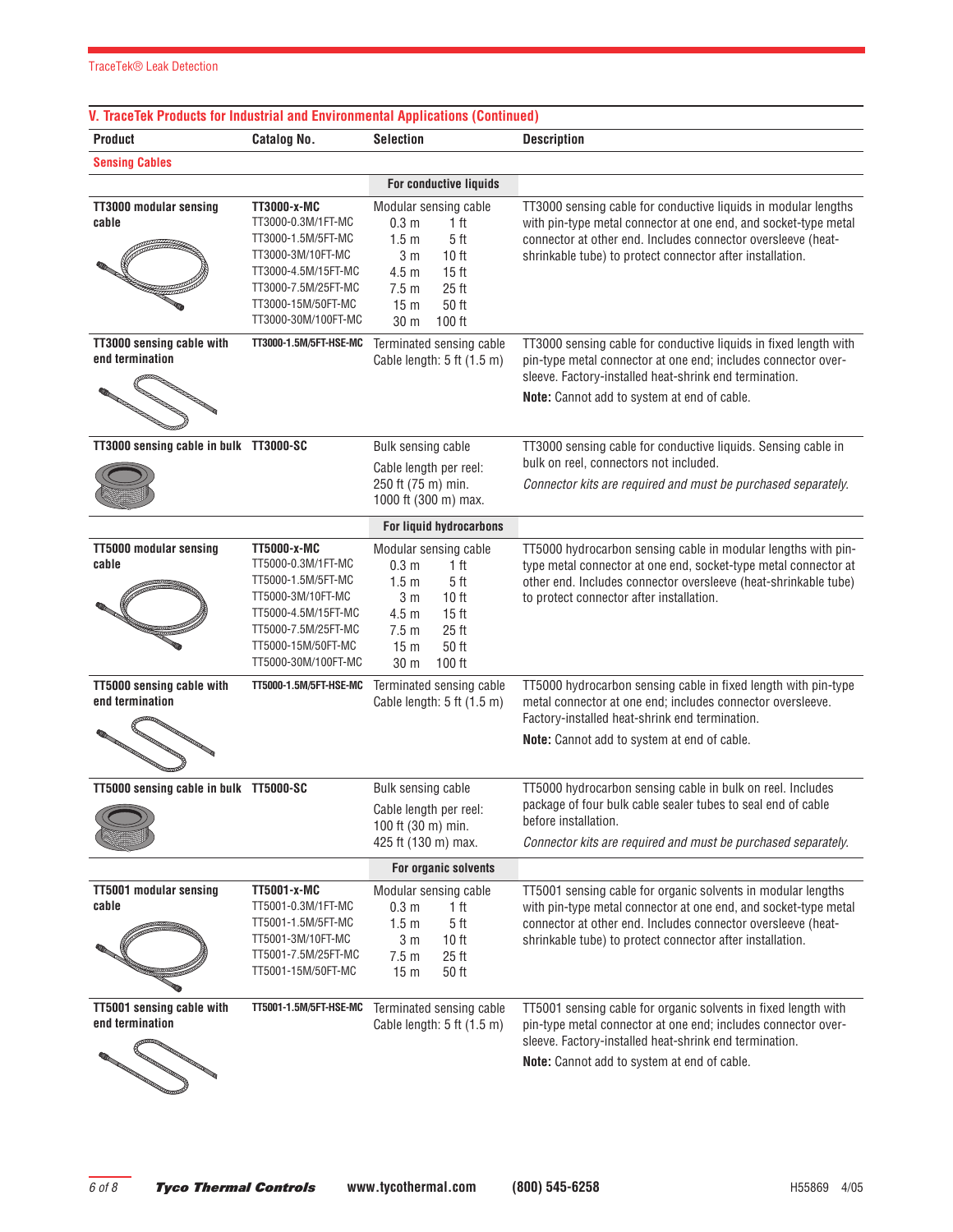| <b>Product</b>              | <b>Catalog No.</b>                      | <b>Selection</b>                                  | <b>Description</b>                                                                                                                     |
|-----------------------------|-----------------------------------------|---------------------------------------------------|----------------------------------------------------------------------------------------------------------------------------------------|
| <b>TraceTek Components</b>  |                                         |                                                   |                                                                                                                                        |
| <b>End termination</b>      | <b>TT-MET-MC</b>                        | Modular end termination                           | Terminates sensing circuit; has pin-type metal connector.                                                                              |
| <b>RAN</b>                  |                                         | (with metal connector)                            | Required at end of sensing circuit and ends of all branches.                                                                           |
| <b>Branching connector</b>  | TT-MBC-MC                               | Modular branching                                 | Allows a "T" or branch in the sensing circuit. Has pin-type con-                                                                       |
|                             |                                         | connector                                         | nector to connect to cable from alarm module, two socket-type                                                                          |
|                             |                                         | (with metal connectors)                           | connectors to connect branches. Wires the branches in series<br>and adds a simulated length of 15 ft on each branch to make            |
|                             |                                         |                                                   | clear division between areas.                                                                                                          |
| <b>Weighted length</b>      |                                         | TT-WL-4.5M/15FT-MC Weighted length (with          | Simulates 15 ft (4.5 m) of sensing cable. Makes a clear division                                                                       |
|                             |                                         | plastic connectors)                               | between separate areas in a locating system.                                                                                           |
|                             |                                         |                                                   |                                                                                                                                        |
| Pressure feedthrough        | TT-PFT-3/4-MC<br>TT-PFT-3/4-SS/MC       | <b>Brass fittings</b><br>Stainless steel fittings | Provides pressure-tight entry to containment; 3/4-inch NPT both<br>ends; rated for 150 psi (10 bar) at room temperature. Has pin       |
|                             |                                         |                                                   | and socket connectors to connect TraceTek cables.                                                                                      |
| <b>Concerte</b>             |                                         |                                                   |                                                                                                                                        |
| <b>Tank kit</b>             | <b>TT-TK</b>                            | Tank kit                                          | For entry to interstitial space of double-wall tanks with 2-inch                                                                       |
|                             |                                         |                                                   | NPT fitting. Provides sealed entry for connections to sensing                                                                          |
|                             |                                         |                                                   | cables. Kit includes one TT-PFT-3/4-MC and one 3/4-inch PVC                                                                            |
|                             |                                         |                                                   | plug; for second entry, order a second TT-PFT-3/4-MC (not<br>included in kit).                                                         |
|                             |                                         |                                                   |                                                                                                                                        |
| <b>Accessories</b>          |                                         |                                                   |                                                                                                                                        |
| <b>Hold-down clips</b>      | TT-HDC-1/4/200-N/A<br><b>TT-HDC-1/4</b> | No adhesive (200/bag)<br>Adhesive-backed (50/bag) | Hold-down clips to attach TT3000 sensing cable to flat surfaces.<br>Pressure-sensitive adhesive bonds to clean surfaces.               |
|                             |                                         |                                                   | Use a clip for each 4 ft (1.3 m) of sensing cable.                                                                                     |
|                             | TT-HDC-1/2-NA-50                        | No adhesive (50/bag)                              | Hold-down clips to attach TT5000 series sensing cables to flat                                                                         |
|                             |                                         |                                                   | surfaces.                                                                                                                              |
| <b>Tags</b>                 | <b>TT-TAG</b>                           | TraceTek tags                                     | High-visibility yellow tags to identify TraceTek sensing cable and                                                                     |
|                             |                                         | (50/bag)                                          | record mapped distance. Package contains a permanent marker.<br>Tag attaches to sensing cable by closing on itself (like a cable tie). |
|                             |                                         |                                                   | Use a tag on each length of cable and at mapping points.                                                                               |
| <b>Connector protection</b> | TT-COS                                  | Connector oversleeve                              | Heat-shrinkable tubing to cover metal connectors after                                                                                 |
|                             |                                         | (10/bag)                                          | installation.                                                                                                                          |
|                             |                                         |                                                   | <b>Note:</b> All TraceTek products with metal connectors include a<br>heat-shrinkable tube for each connector; TT-COS makes extra      |
|                             |                                         |                                                   | connector oversleeves available for maintenance and other                                                                              |
|                             |                                         |                                                   | purposes.                                                                                                                              |
| <b>Tools</b>                |                                         |                                                   |                                                                                                                                        |
| <b>Portable test box</b>    | <b>TT-PTB-1000</b>                      | Portable test box                                 | Battery-operated device to test TraceTek sensing cables. Allows                                                                        |
|                             |                                         |                                                   | testing of an individual length or up to 2000 ft (1000 m) of sens-<br>ing cable. Useful for installation and maintenance of extensive  |
|                             |                                         |                                                   | systems. PTB has plastic socket connector on flexible cord. Test                                                                       |
|                             |                                         |                                                   | box kit includes adaptors (plastic-to-metal and plastic-to-                                                                            |
|                             |                                         |                                                   | alligator clip) and modular end terminations.                                                                                          |
| <b>Adaptor</b>              | <b>TT-Adaptor-Kit</b>                   | Adaptor kit                                       | Optional kit useful for testing systems with metal connectors.                                                                         |
|                             |                                         |                                                   | Includes several adaptors with metal connectors: Y adaptor,<br>socket-to-socket adaptor, pin-to-pin adaptor, and end termina-          |
|                             |                                         |                                                   | tion with socket connector.                                                                                                            |
|                             | TT-Adaptor-Y                            | Y adaptor                                         | Adaptor for connecting PTB to metal connectors; has both pin-                                                                          |
|                             |                                         |                                                   | type and socket-type metal connectors.                                                                                                 |
| <b>Crimp tool</b>           | AD-1522-1                               | Crimp tool                                        | Tool sized to properly crimp connectors in TT-JSK-HS18 jumper                                                                          |
|                             |                                         |                                                   | splice kit.                                                                                                                            |